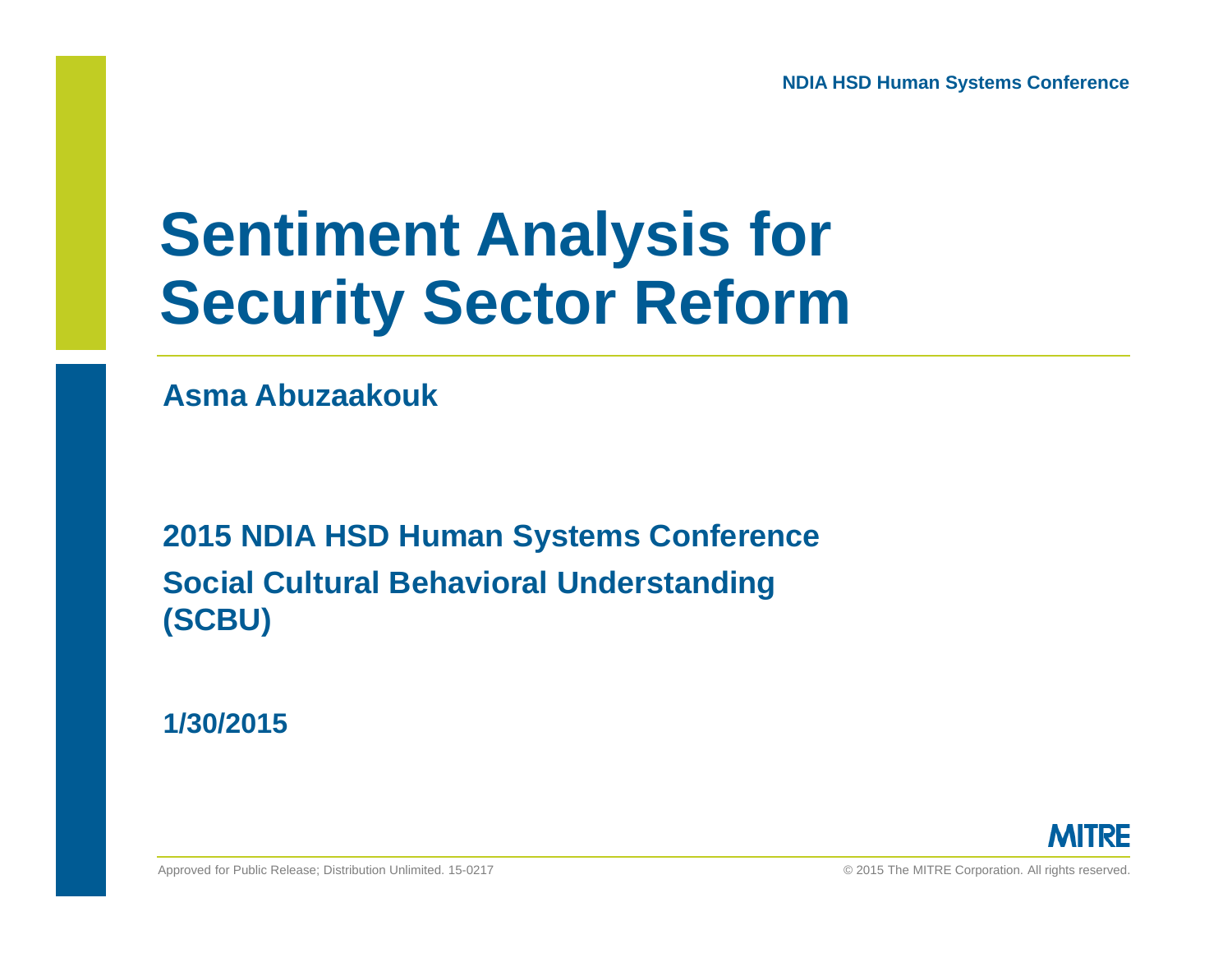#### **Research Problem**



- **Events in the Arab Spring countries offer an unprecedented opportunity for democratic political change**
- **Countries are mired in cultural security systems and structures**
- **Security systems and structures are critical to democratic transition and adherence to good governance and rule of law**
- *How can we develop a deep (sociocultural) understanding of security contexts in denied areas?*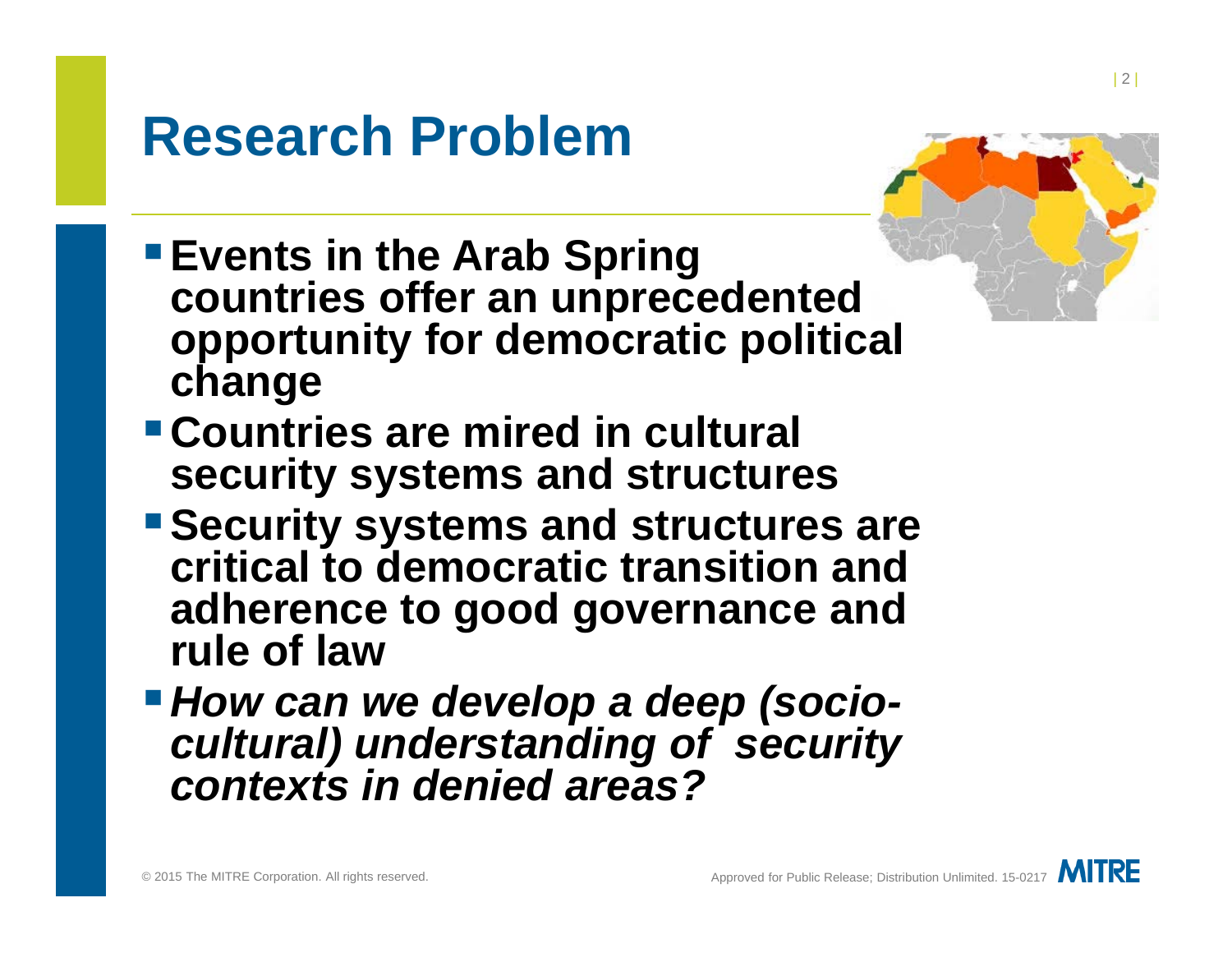#### **Arab Spring publics use social media to influence change**

**Social media was predominantly used in Arab Spring countries, and remains a viable force for change**

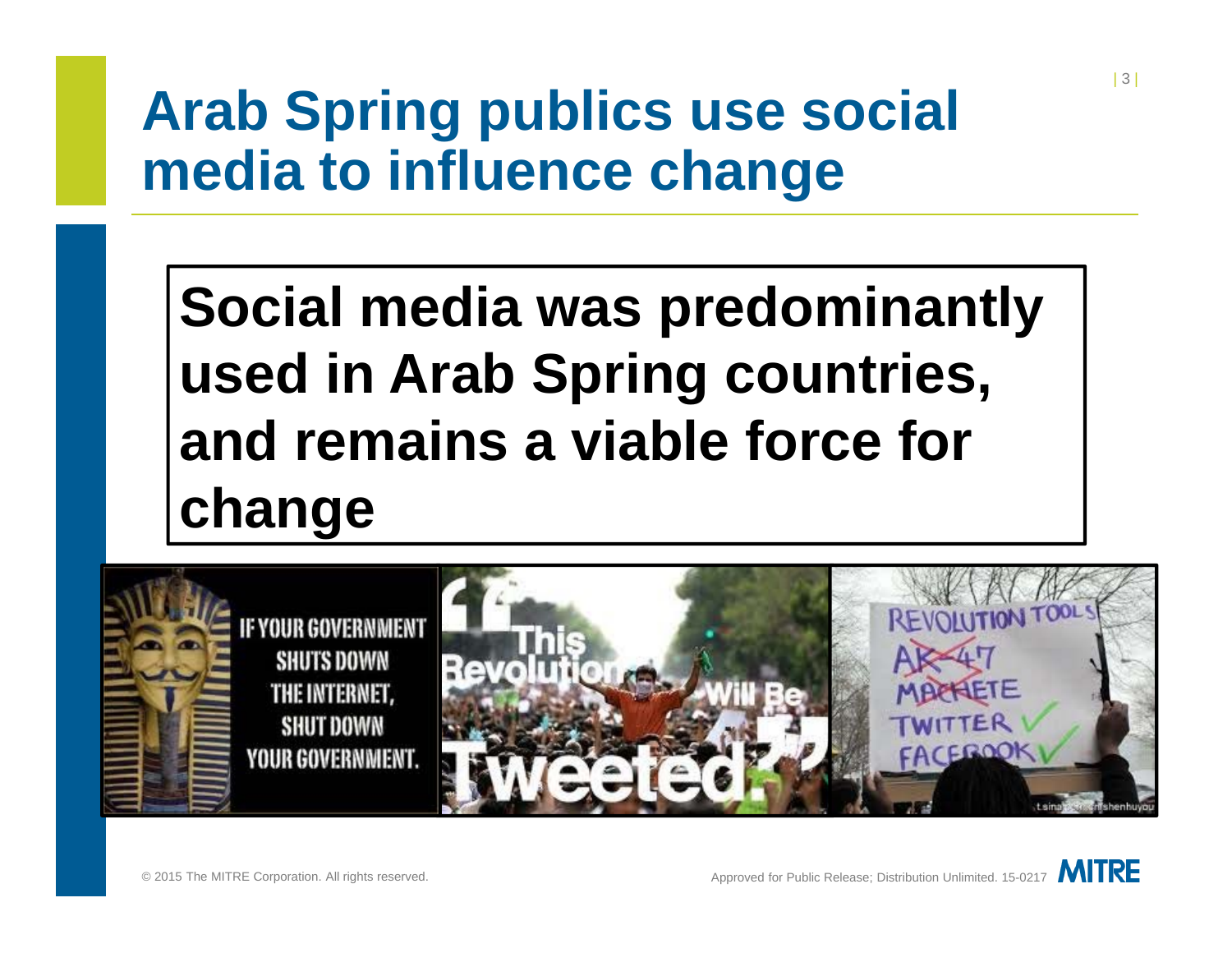#### **Tunisian Case Study**

**In a 2012 PEW study, 35% of Tunisian respondents reported using social networking sites**



**Opinion Topic Areas**Community (82%)

> Politics (67%) Religion (63%)

PEW Research Center (2012).Social Networking Popular Across Globe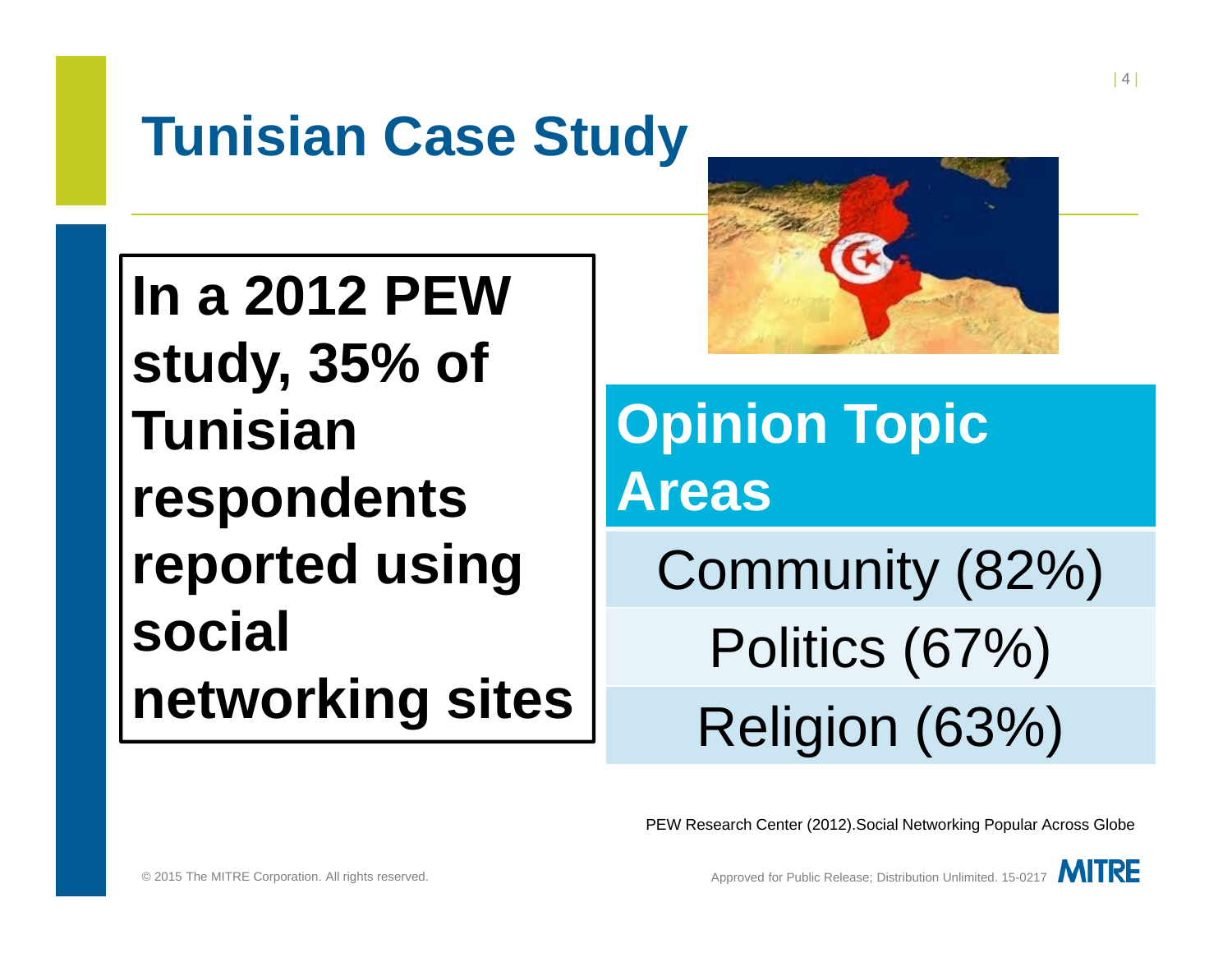#### **Research Questions**

- **Can sentiment analysis help us achieve** *a deeper socio-cultural awareness and understanding* **of security sentiments in Tunisia and Libya?**
- **Can sentiment analysis be applied to** *support security governance* **and** *transformation* **in denied areas?**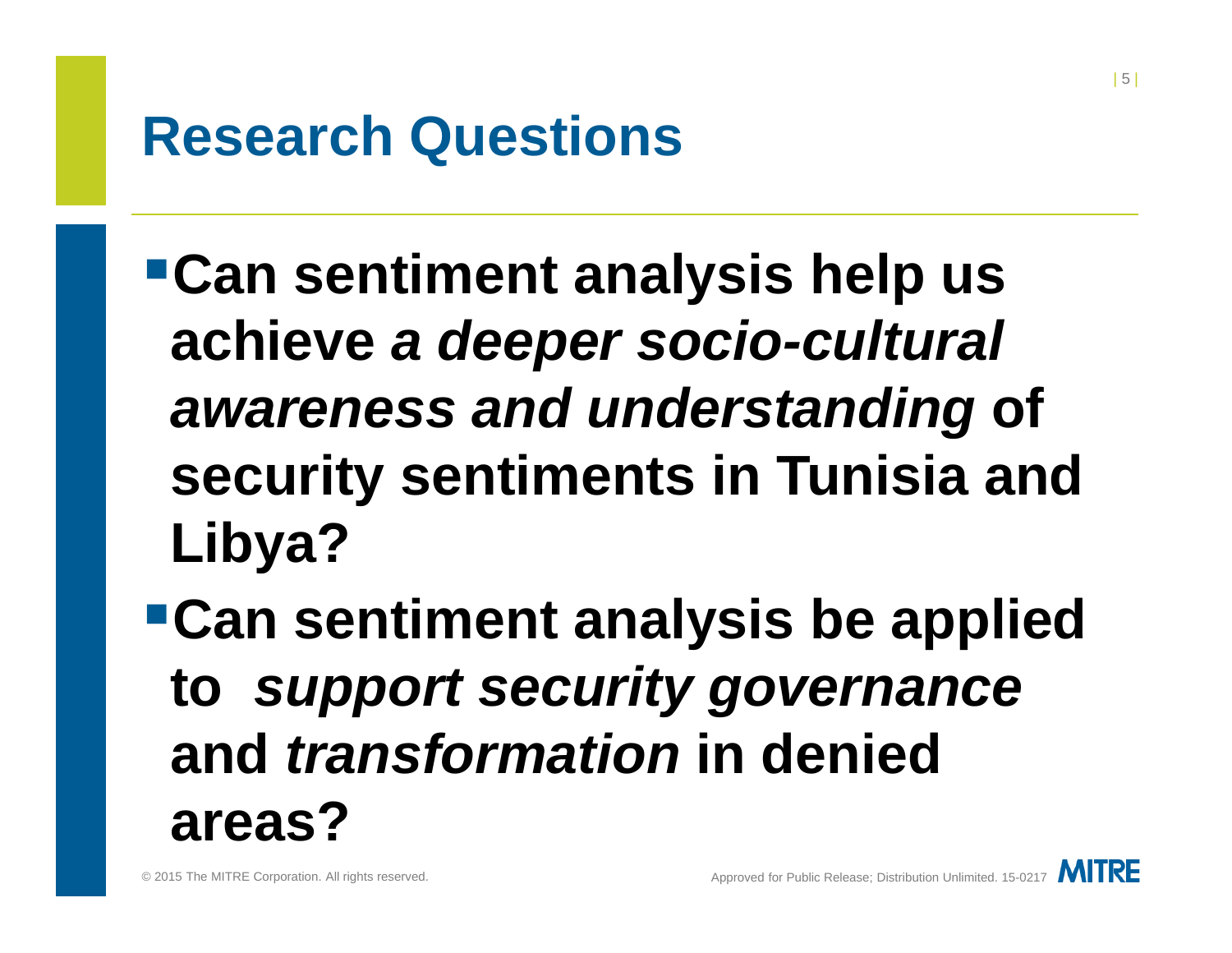#### **Sentimedir is a MITRE prototype that supports detects and analysis of sentiment**

- **Sentimedir was created to handle particular difficult content, primarily news, about complex geopolitical matters**
- **Sentiment analysis uses natural language processing to monitor attitude and behavior trends in key strategic areas of operation**
- **Sentiment trends are detected over time from news, blogs and tweets**
- **Supports analysis related to:** 
	- –positive or negative sentiment about security contexts
	- –sentiments of individuals, organizations, events, ideas, and/or things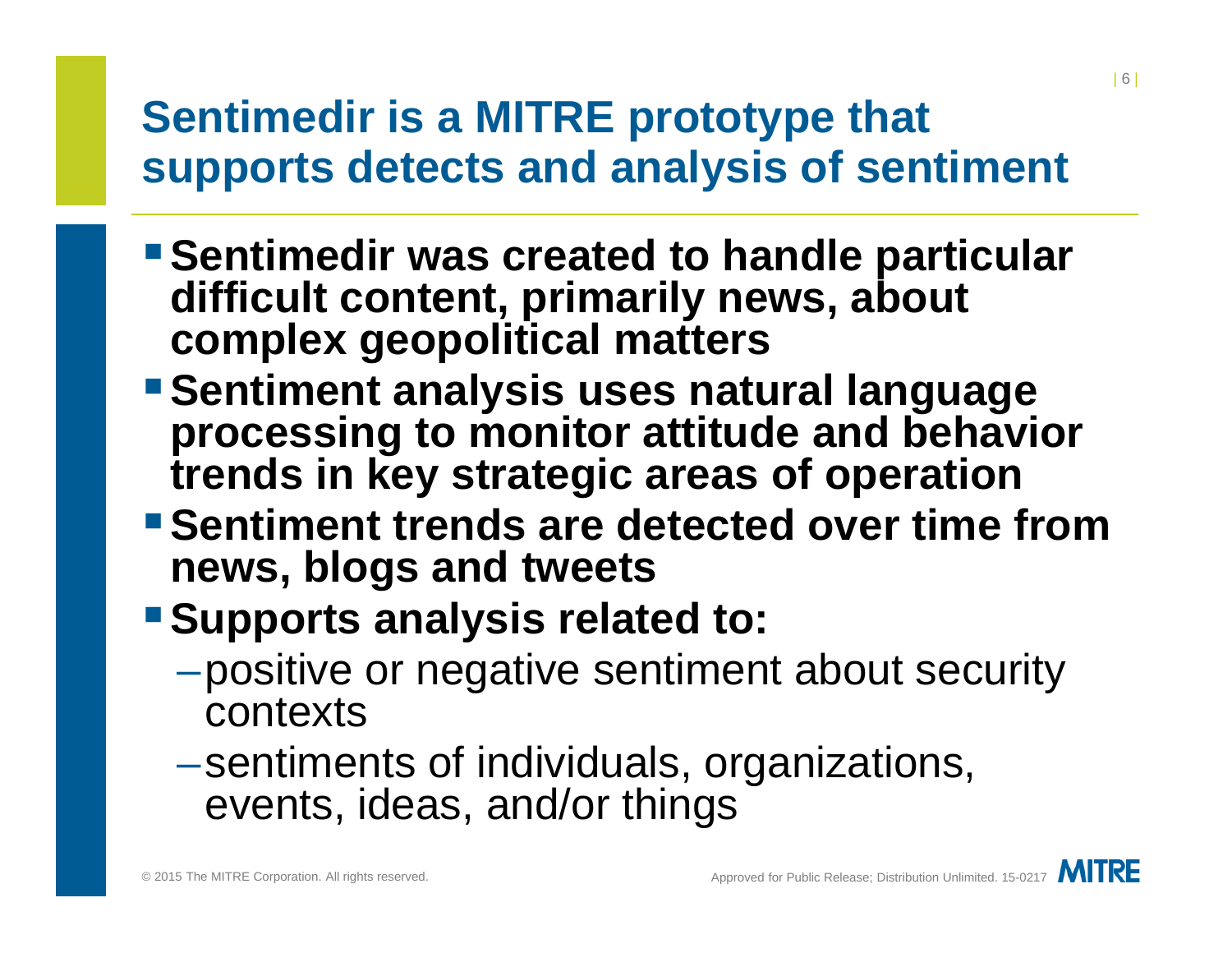#### **Sentiment Analysis**



**A process that automates the identification and categorization of opinions expressed in text, to determine whether the writer's attitude towards a particular topic, product, person, is positive, negative, or neutral.**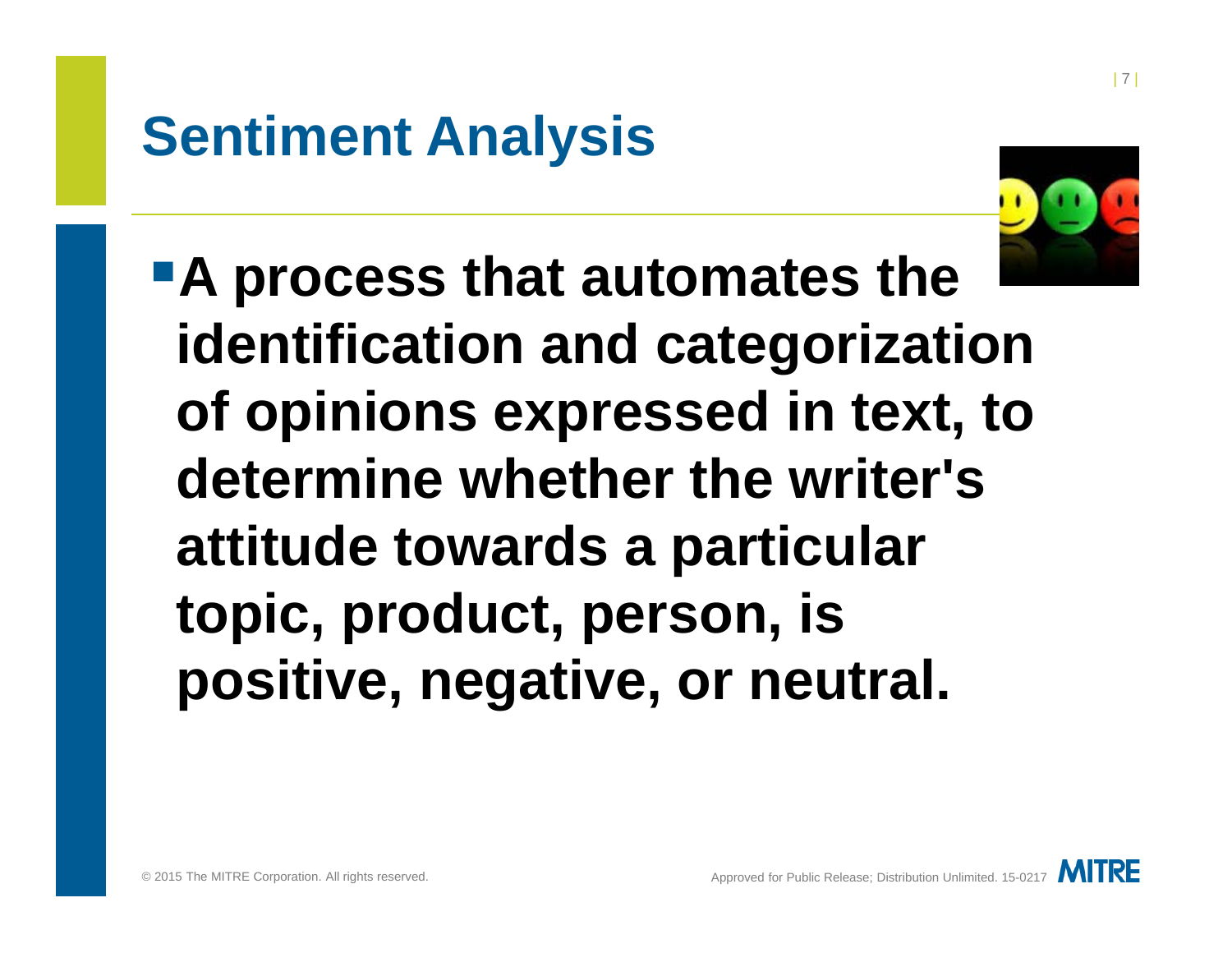## **There are many sentiment analysis tools**

- **There are many sentiment analysis tools available, depending on the question one is trying to answer**
- **Sentimedir**
- **Sentiment Analyzer**



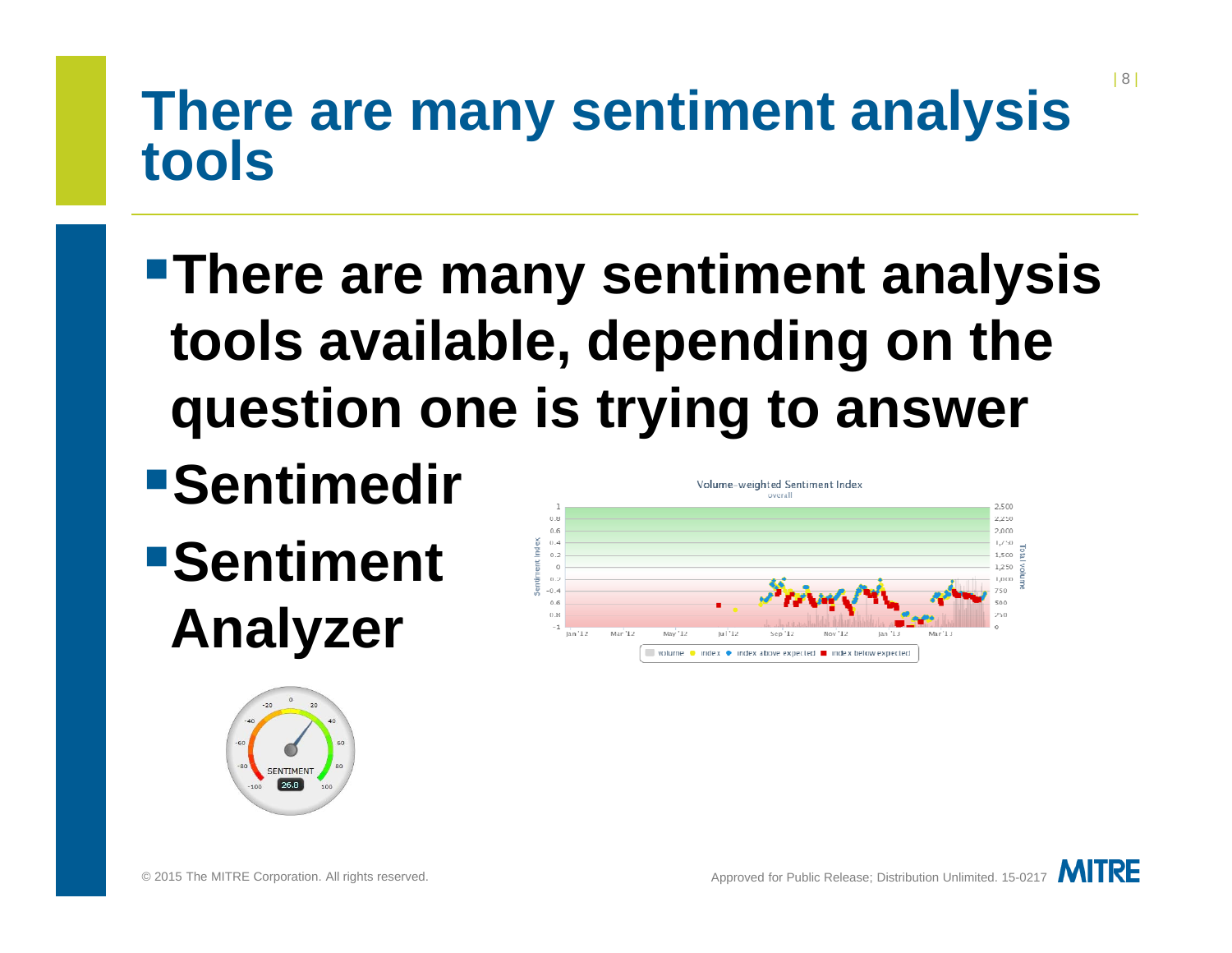#### **Where do the sources come from?**

**Variety of open source news, editorial sources, most translated (manually) from regional languages, some from original English publications. Blog material**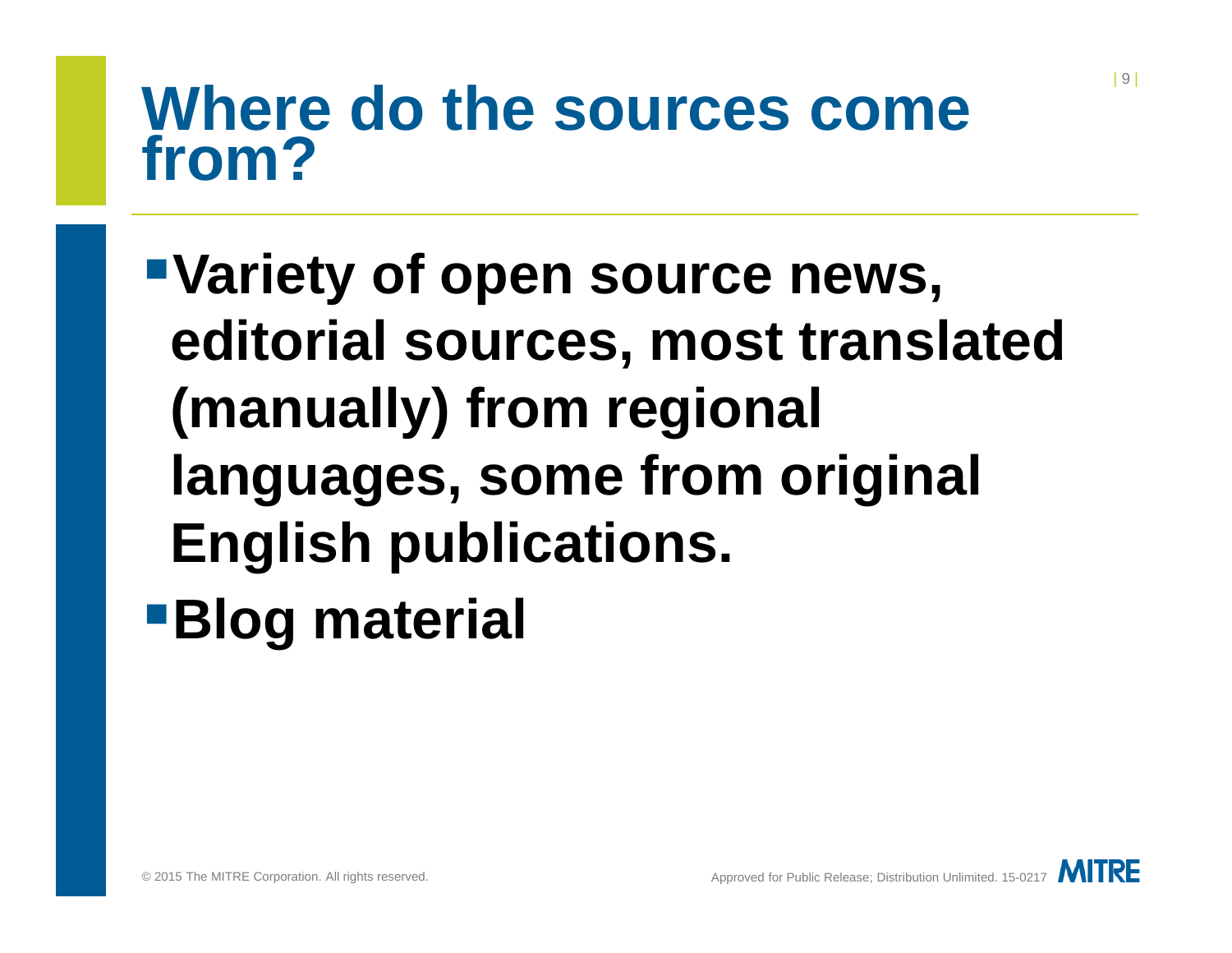#### **Scope of Research Study**

•**Researched and analyzed the security context of North African countries of Tunisia and Libya during period of January 2011- April 2013)** •**Used MITRE prototype, Sentimedir, to analyze security signals (keywords: "security" and/or "security sector reform" and/or "SSR" and/or "Libya/Tunisia")**

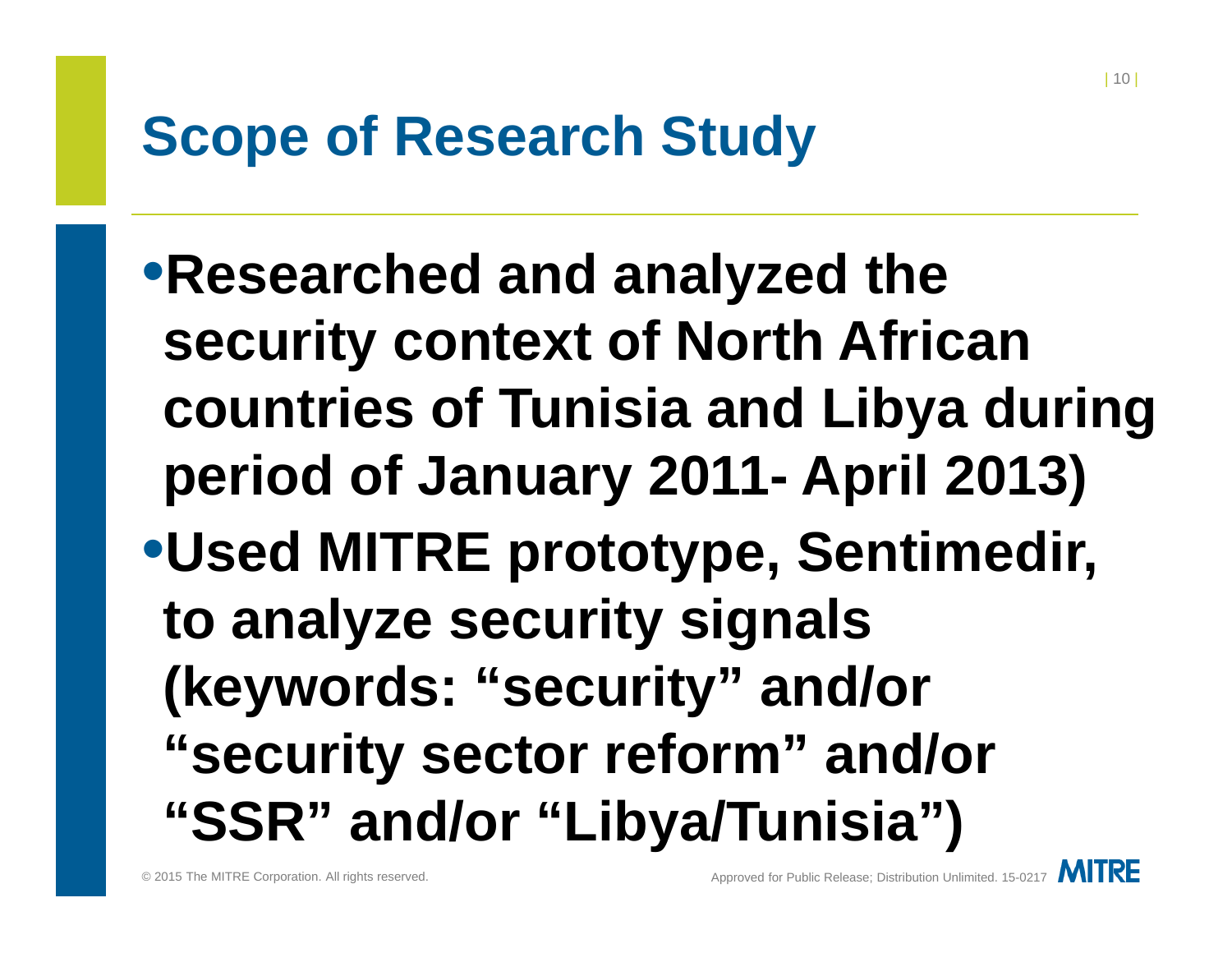#### **What is Security Sector Reform?**

- **A comprehensive whole-of-government approach**
- **Critical to transitioning from war to peace**
- **A transformation of the state's security actors, institutions, and oversight mechanisms to safeguard the state and its citizens from security threats**
- **A social contract and the level of trust people have in the state, its leadership and institutions**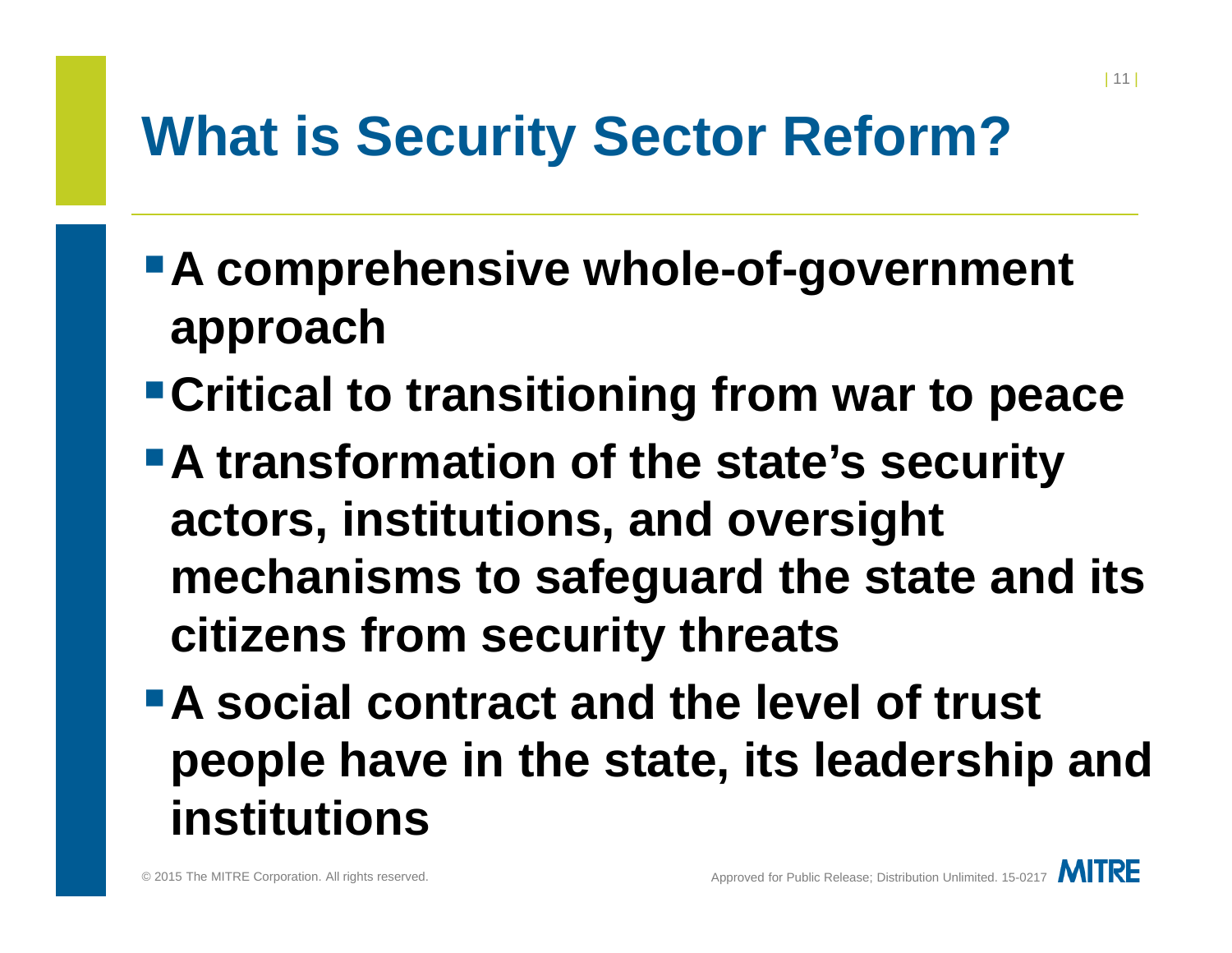### **Sentiment Analysis can support Security Sector Reform**

**We need to understand security sector reform through a sociocultural lens – by examining sentiments, and the attitudes and options that drive them**

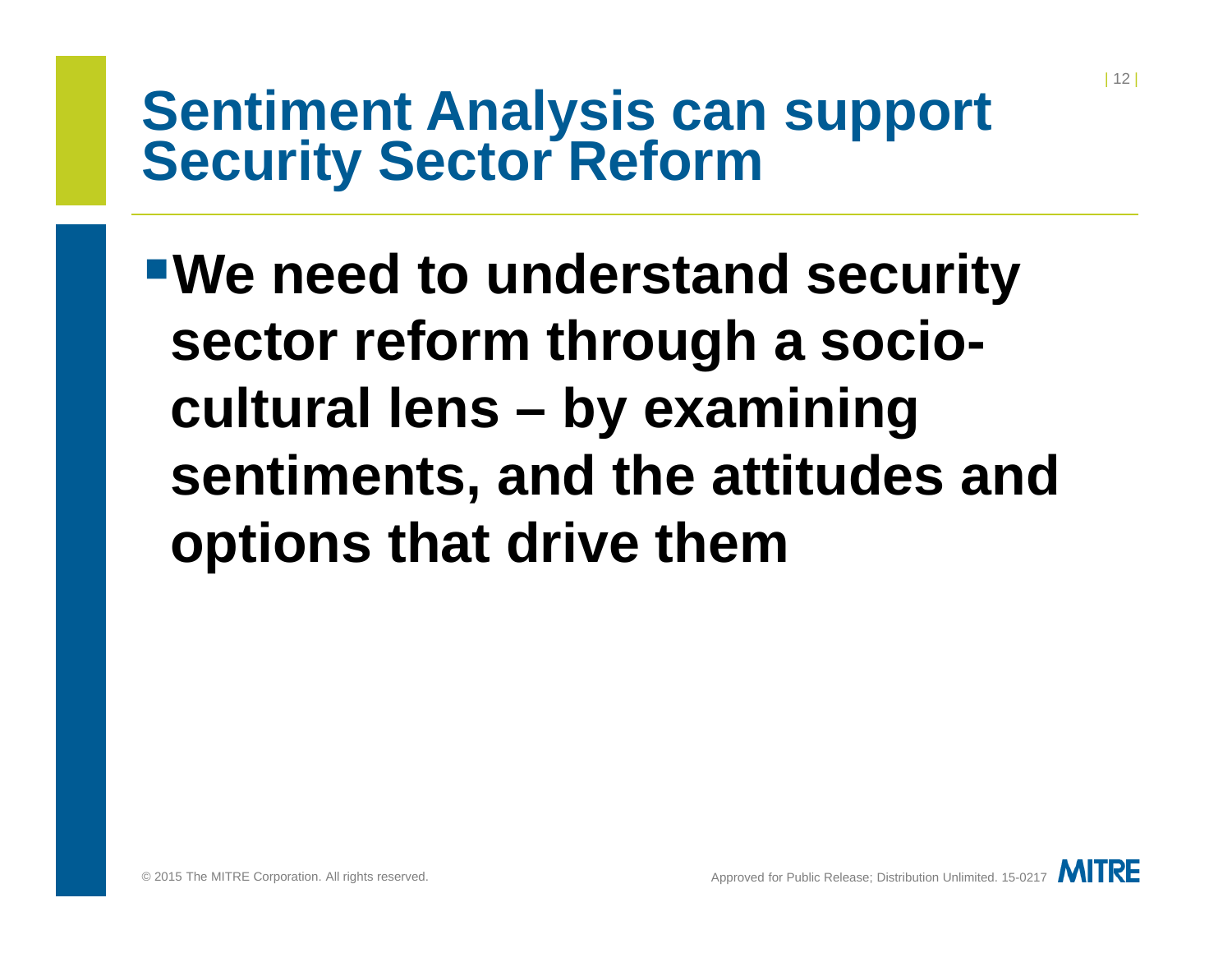## **Security Sector Reform addresses a range of challenges**

- **Cultural and cognitive diversity**
- **Inadequate institutions, corruption**
- **Illegitimate and ineffective formal or informal justice institutions**
- **Ineffective good governance and rule of law of security sector**
- **Easy access to weapons by armed non-state actors, militias, rebels**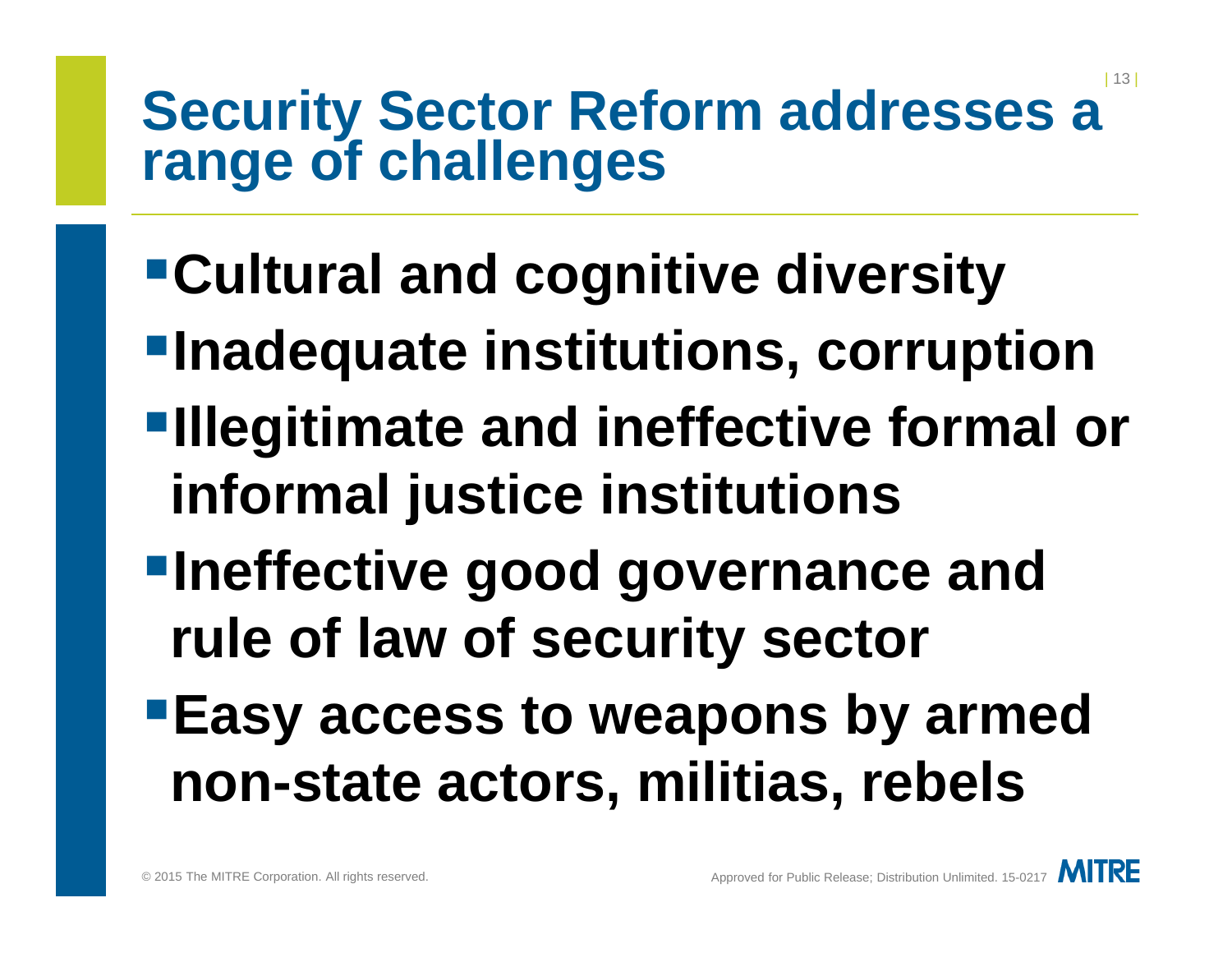# The challenge with existing Security<br>Sector Reform processes are that<br><u>they take too long</u>

#### **Assessment Planning**

**Sentiment Analysis can, in near real-time, provide much needed information about security sector, including actors, institutions, issues, topics, influencers, and messages**

#### **Monitoring & Evaluation**

#### **Implementation**

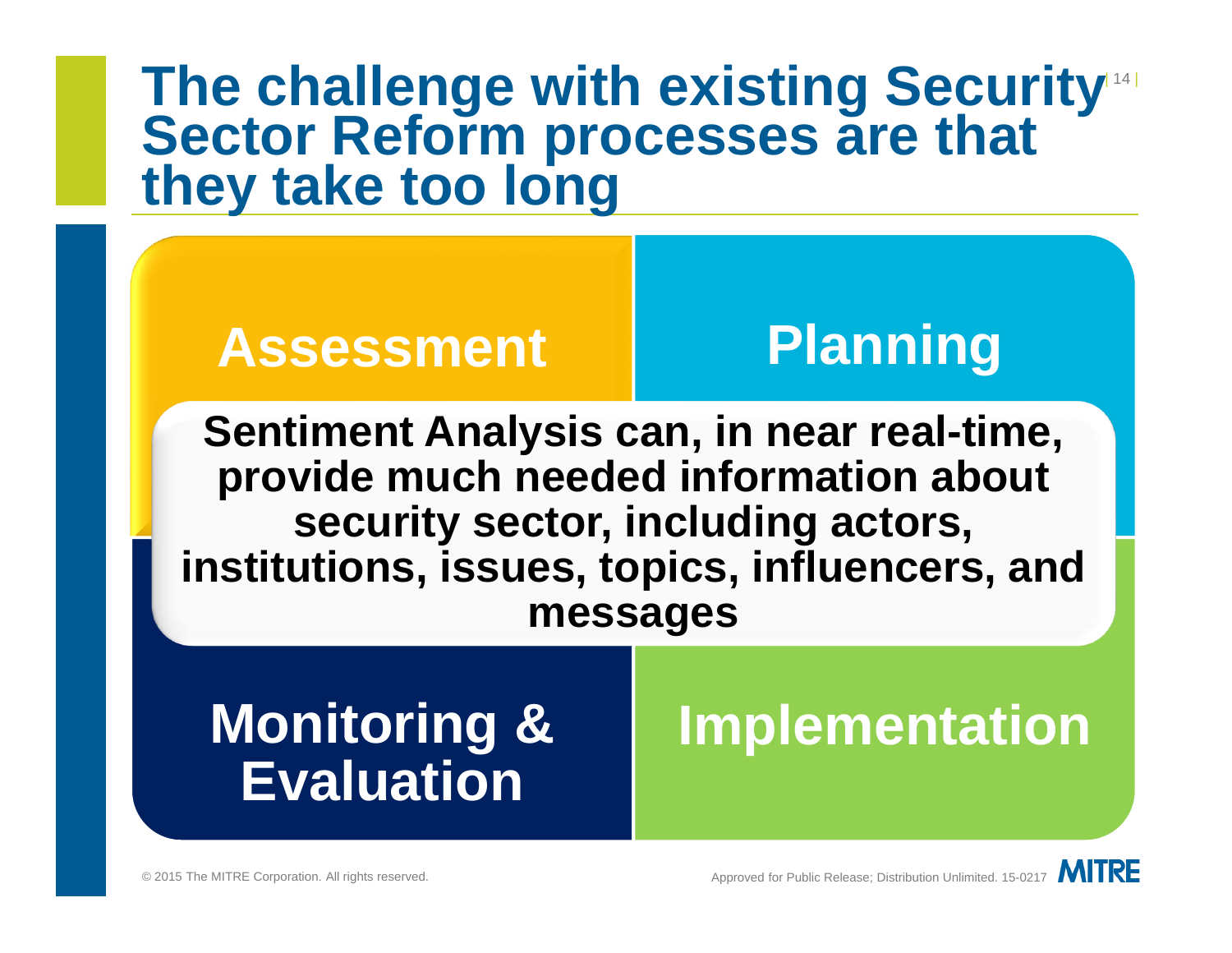#### **Tunisia Case Study**

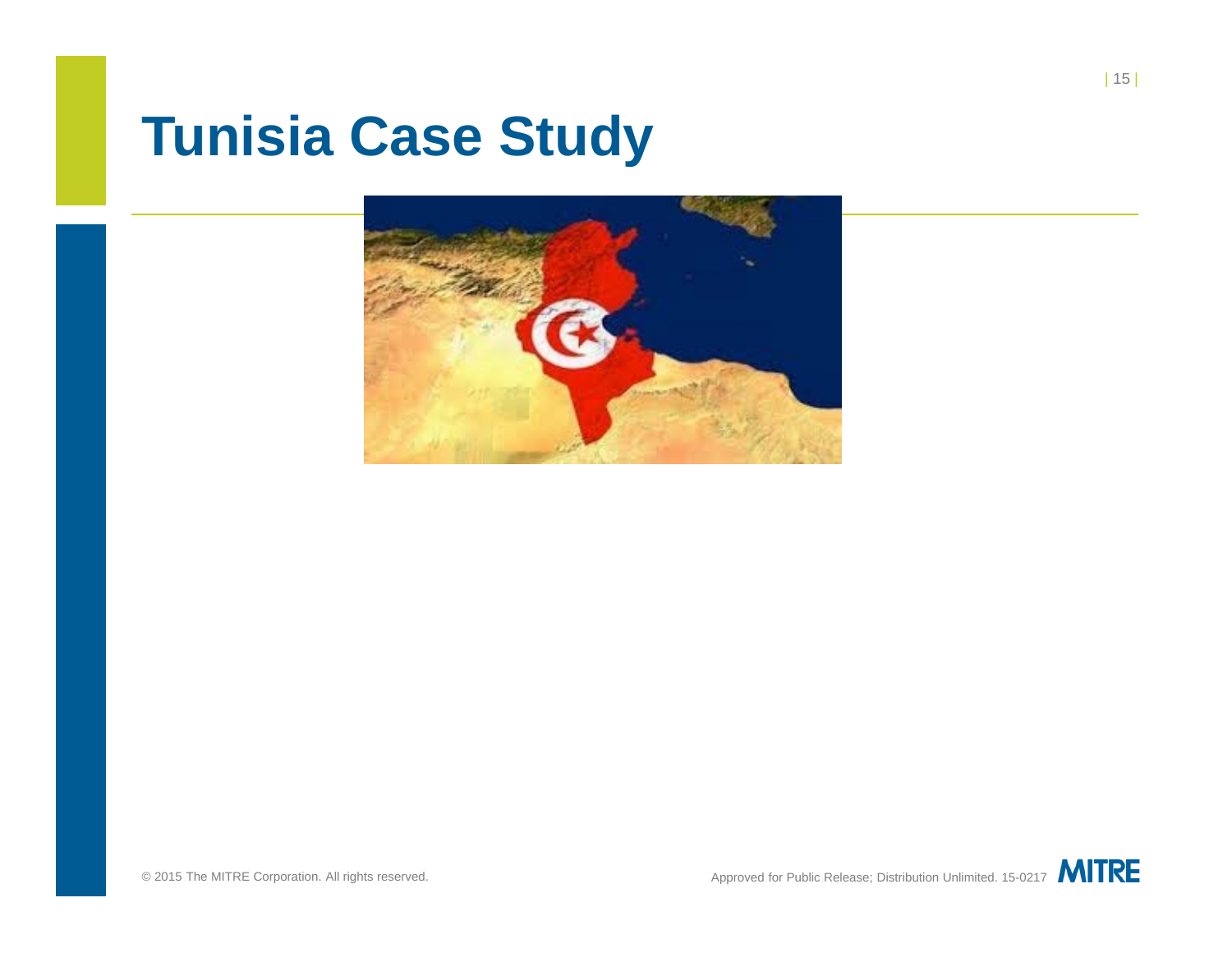#### | 16 | **Aggregate patterns of sentiment of Tunisian sources expressed in sentences about security reform (July 2012- April**



| <u> 'Events </u>                                                                                                                                                                                                                                                | <b>Key</b>              |  |
|-----------------------------------------------------------------------------------------------------------------------------------------------------------------------------------------------------------------------------------------------------------------|-------------------------|--|
| September 2012 – Tunisians protest U.S. embassy due to anti-Prophet Muhammad film. Embassy attacked. (2)<br>the American school looted and damaged (3) Senior Salafi leader arrested over embassy attack (4) Date of<br>elections delayed for October 18, 2012. | $\overline{\mathsf{A}}$ |  |
| November 2012 – Salafists imprisoned for their September 2012 attacks died form self-imposed hunger strike.                                                                                                                                                     | B                       |  |
| February, 2013 - Opposition secularist politician Chokri Belaid is shot dead, sparking huge street protests. Prime<br>Minister Jebali, to stop unrest, calls the killing a political assassination and a strike against the "Arab Spring"<br>revolution.        | С                       |  |
| March 2013 – Ansar Al Sharia officially allies with Al Qaeda and severs ties with Ennahda. PM Laarayedh<br>establishes new government.                                                                                                                          |                         |  |

© 2015 The MITRE Corporation. All rights reserved. Approved for Public Release; Distribution Unlimited. 15-0217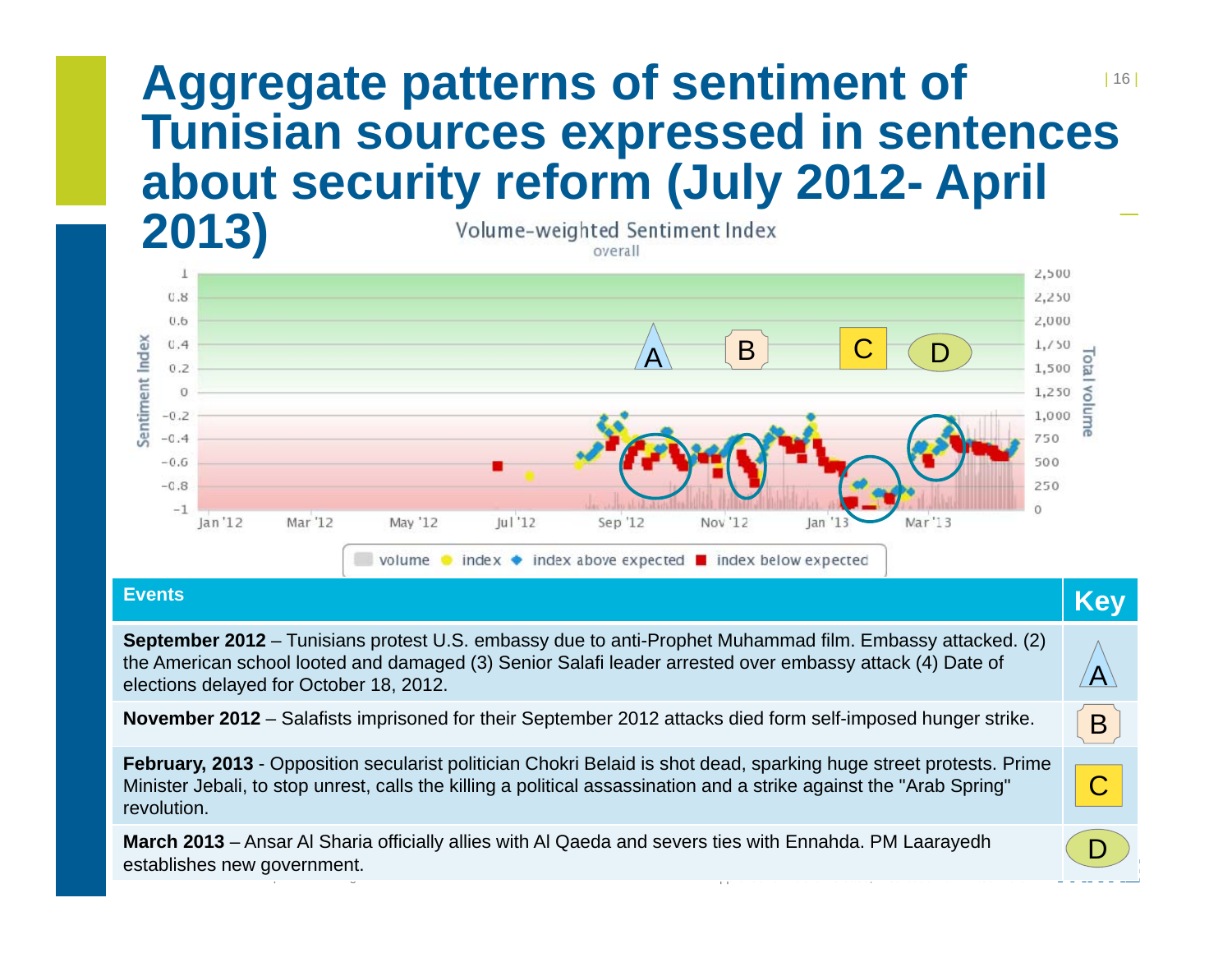# **Aggregate patterns of sentiment about organizations expressed in sentences about security reform**



| 17 |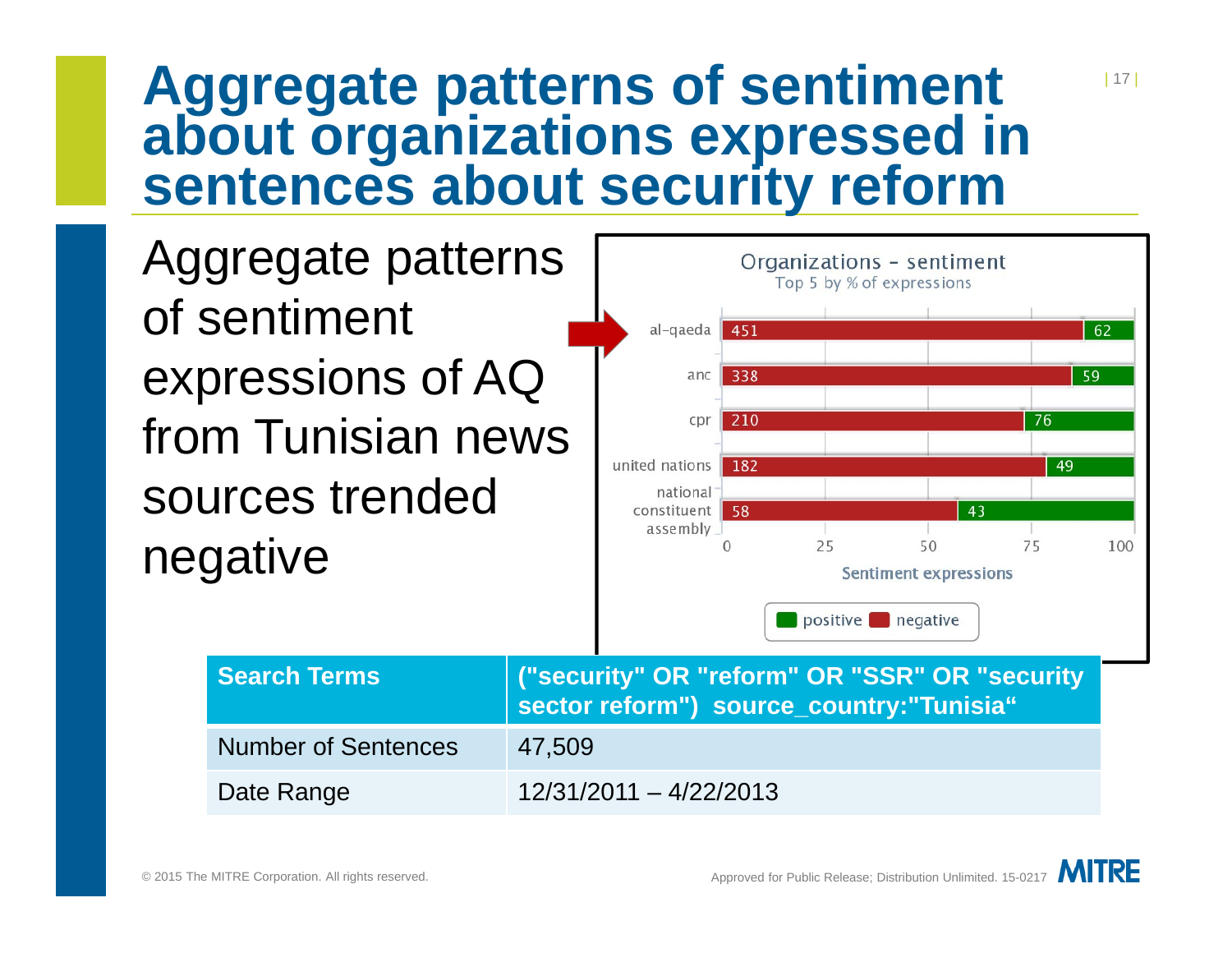# **Aggregate patterns of sentiment expressed in sentences about security and reform trended negative in all Tunisian media**

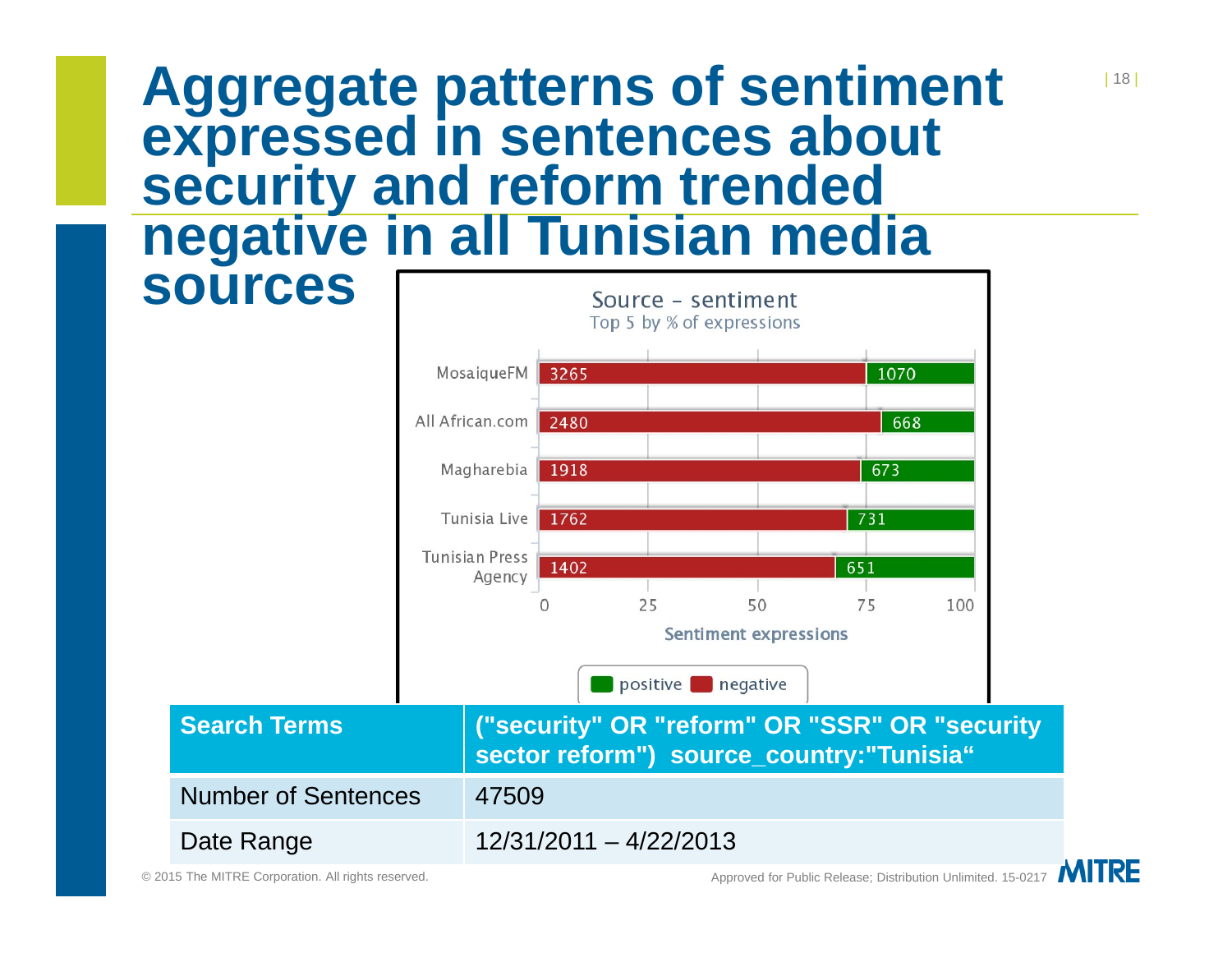#### **Libya Case Study**

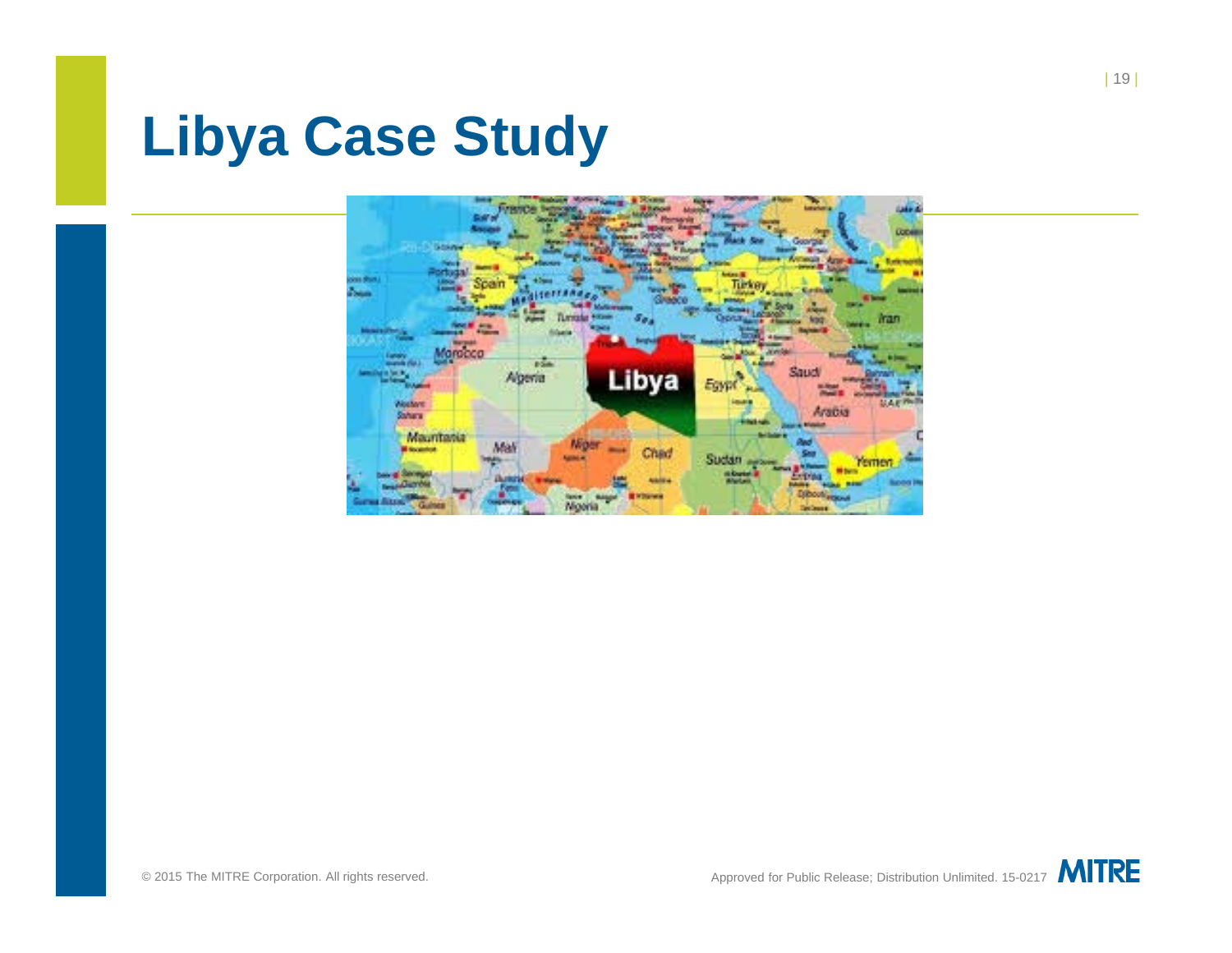#### **Aggregate patterns of sentiment in Libya expressed in sentences about security and reform (August 2012 – April 2013)**



|  |  | المسافي والمستحدث والمنابي المستقلة المستحدث والمستحدث والمستقل المستقل المستقلة المستحدث والمستحدث والمستحدث |  |
|--|--|---------------------------------------------------------------------------------------------------------------|--|

| <b>Events</b>                                                                                                                                             | <b>Key</b> |
|-----------------------------------------------------------------------------------------------------------------------------------------------------------|------------|
| August 2012 – Libyan Transitional National Council hands over government; (2)<br>Libya's first general to defect during revolution is assassinated        | Ά          |
| September 2012 - American embassy attacked, Ambassador Chris Stevens killed.<br>Several militias close down and weapons handed over to government         | B          |
| <b>October 2012</b> – PM Abushaghour stands down; Zeidan elected new PM – Libyan<br>militias found to have executed dozens according to HRW video footage |            |
| November 2012 - Benghazi security chief assassinated                                                                                                      |            |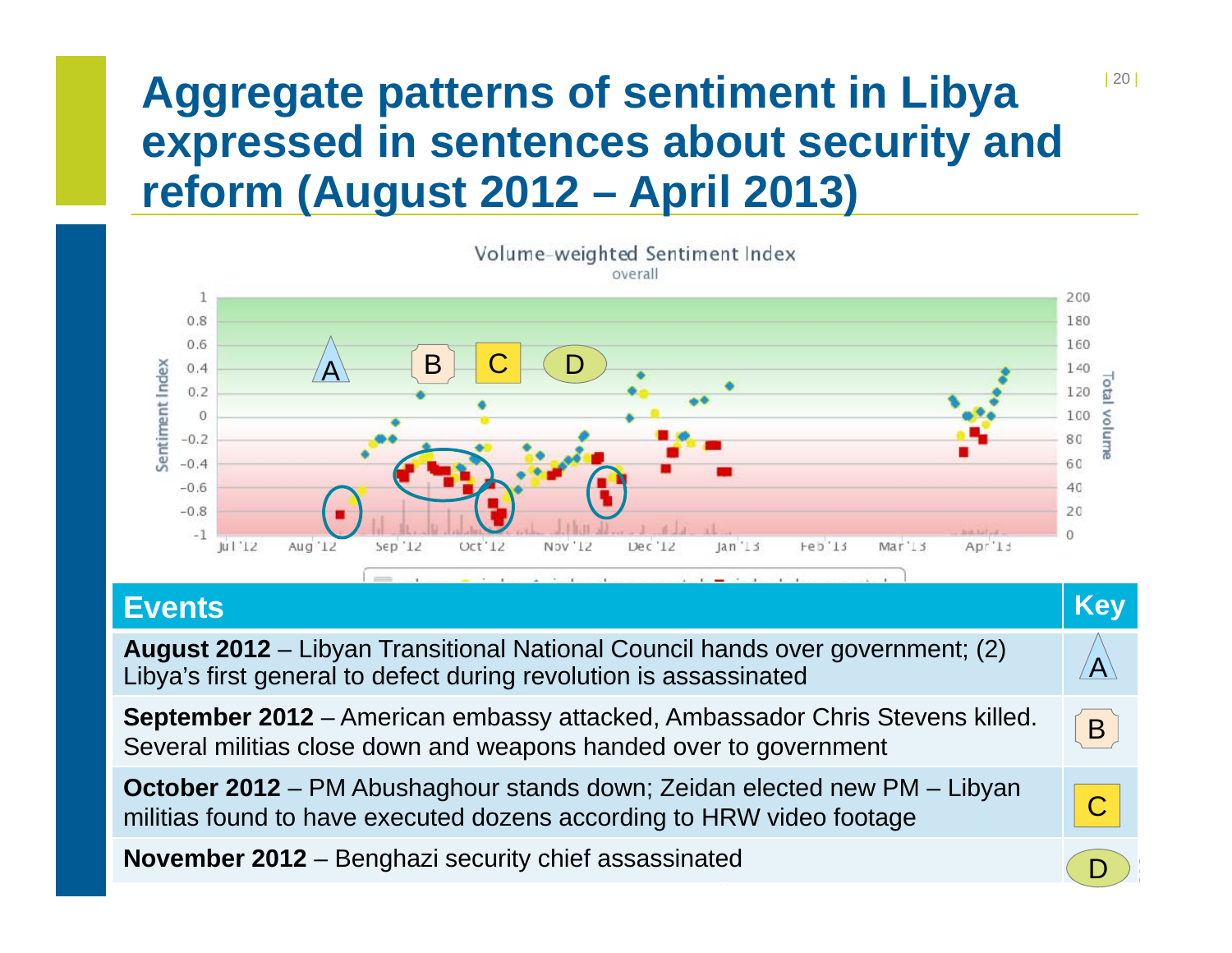#### Aggregate patterns of sentiment expressed in<sup>1</sup> **sentiment in sentences about security and Libya from other country sources (August 2012 – April 2013)**



Volume-weighted Sentiment Index overall

**MITRE**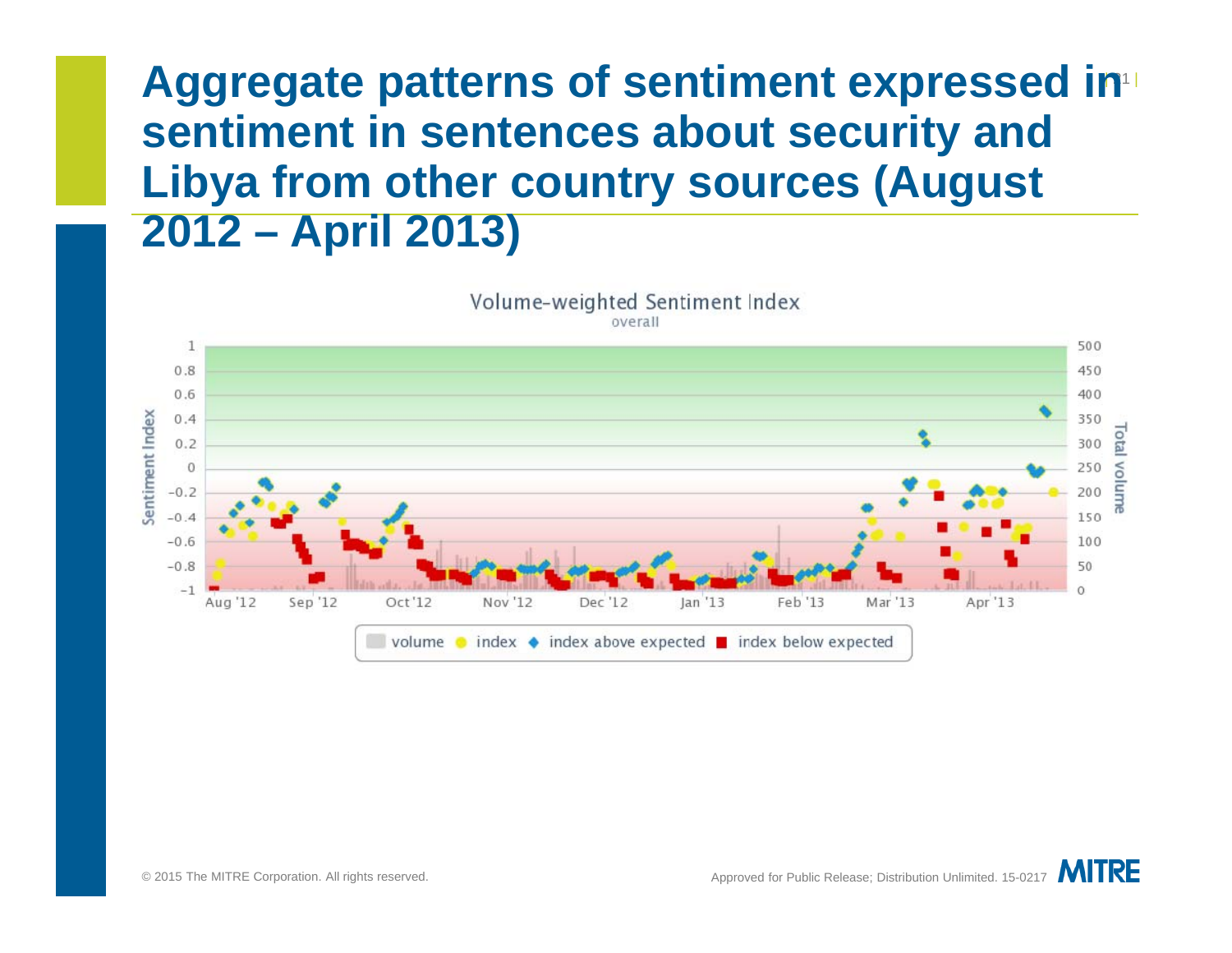#### | 22 | **What we need: An Integrated Analytical Dashboard that monitors and evaluates security sectors through a socio-cultural lens**

**Integrated AutomatedTimely AccurateRelevant** 

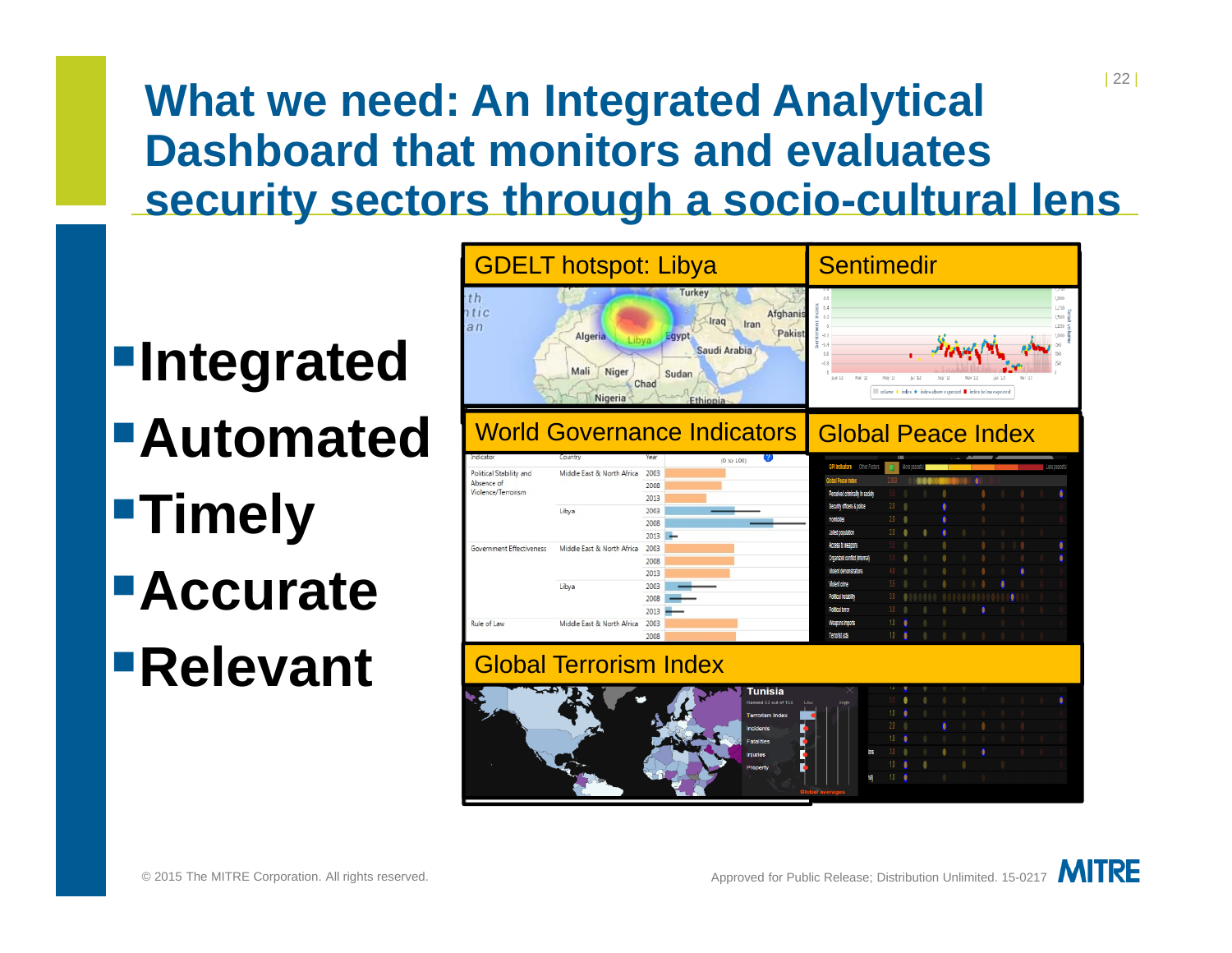#### **Security Sector Reform Dashboard Measures**

| <b>Measures of</b><br><b>Effectiveness</b>         | <b>Key Performance Indicators</b>                                                                                                                                                                |    |
|----------------------------------------------------|--------------------------------------------------------------------------------------------------------------------------------------------------------------------------------------------------|----|
| <b>Quality of</b><br>security provision            | <b>Security/ Security Sector Reform</b><br><b>State Centered Security</b><br><b>International Peace and Security</b><br>War and violent conflict<br><b>Militarization</b>                        |    |
| <b>People centered</b><br><b>security</b>          | <b>Safety and Internal Security</b><br>Crime<br>Victimization<br><b>Culture of Peace</b><br>Safety perceptions<br><b>Fundamental Rights</b><br><b>Civil Liberties</b><br><b>Political Rights</b> |    |
| <b>Quality of</b><br>security sector<br>governance | State and stability of democratic institutions<br>Civilian control and autonomy<br><b>Rule of Law</b>                                                                                            | RE |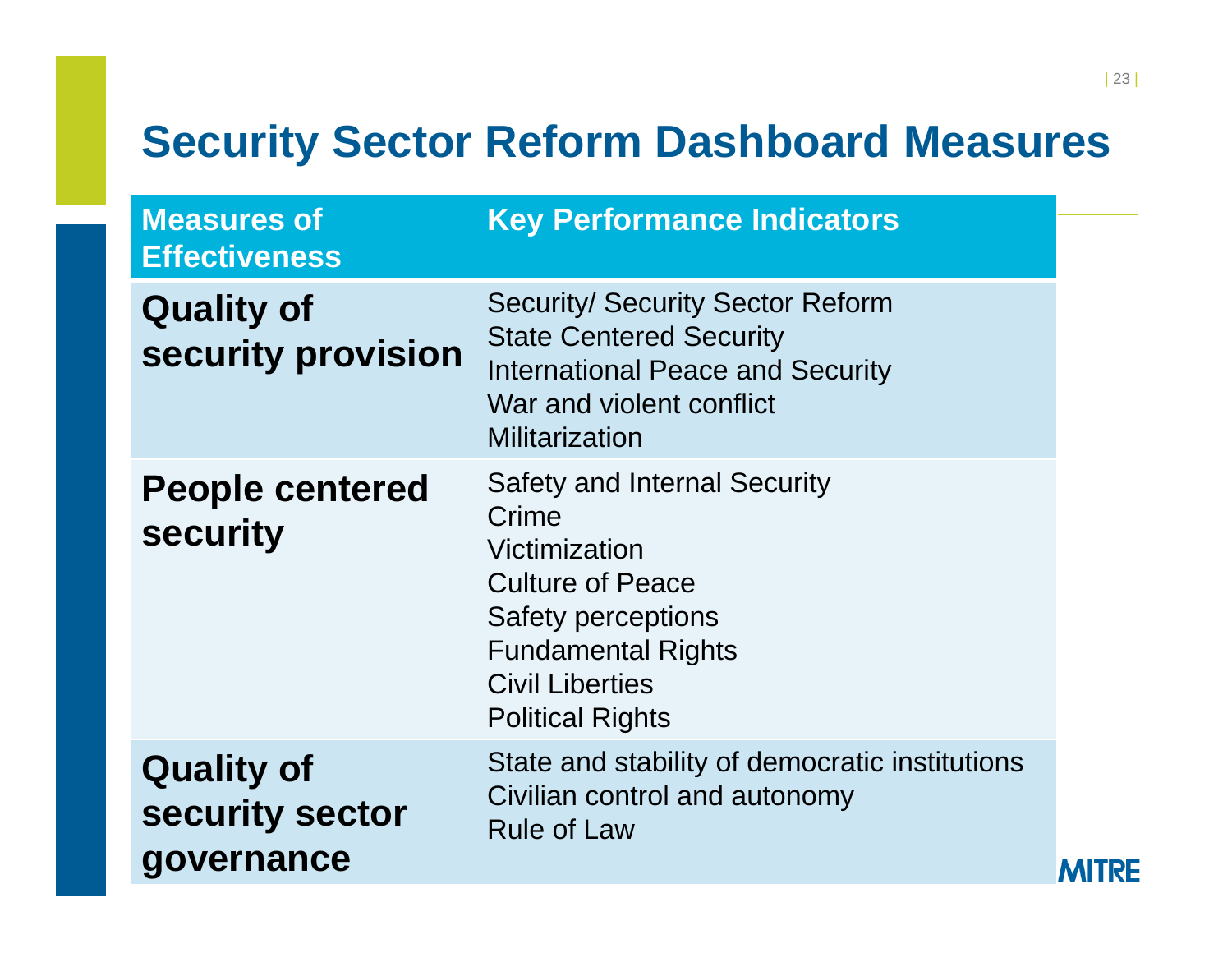#### **Research Outcomes**

- **Preliminary findings indicate that sentiment** analysis is promising
- Sentiment analysis is useful in surfacing trends and helping to pinpoint data for further analysis
- **There are industry and academic solutions** available
- Current research including Sentimedir prototype, focuses on sentiment in context. Who is the opinion holder and the target of the sentiment? Once this research challenge it tackled, it will help in monitoring sentiment on specific topics as those highlighted on the mission chart.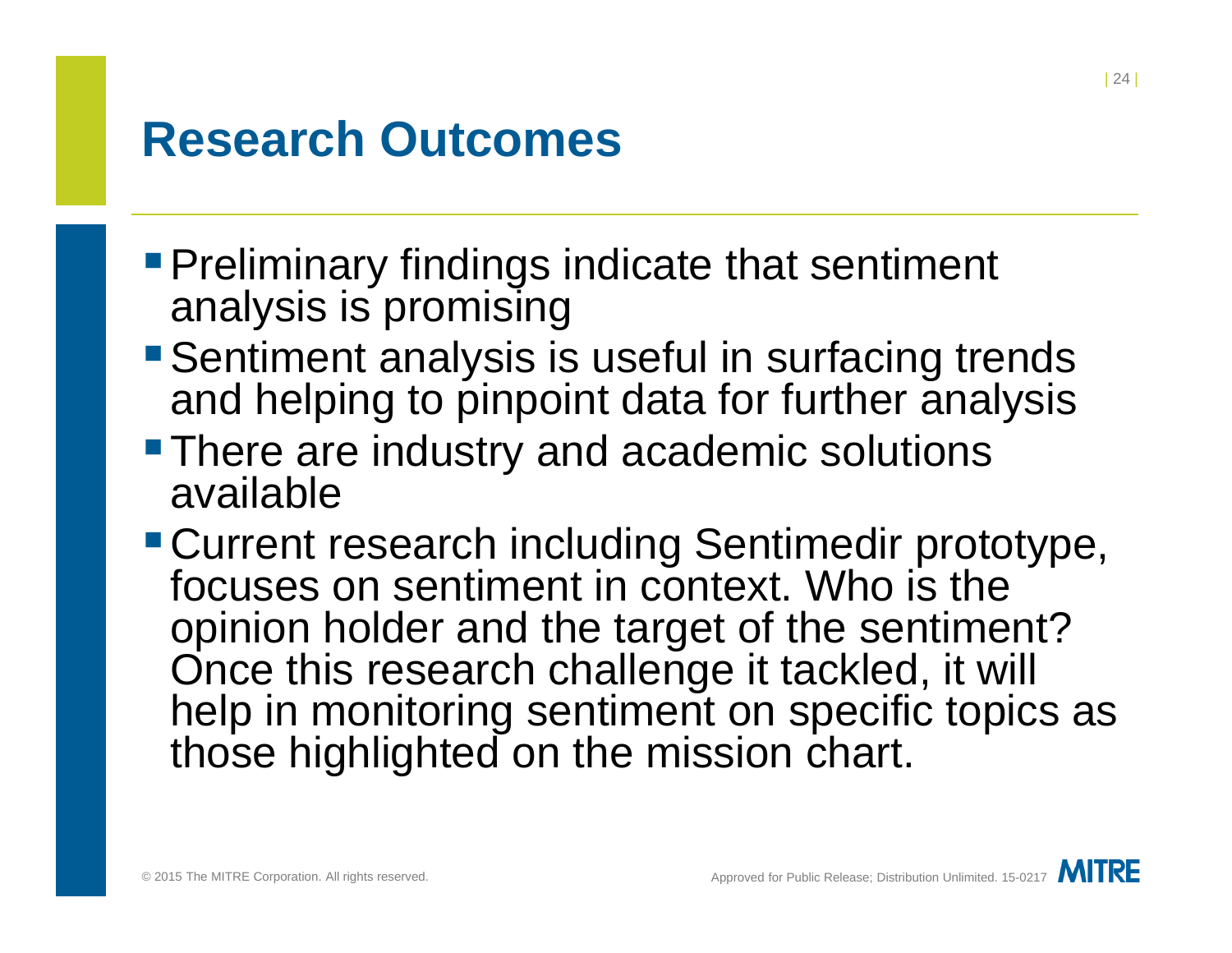#### **Acronyms Table**

| <b>Acronym</b> | Name                                 |
|----------------|--------------------------------------|
| <b>CPR</b>     | Congress for the Republic            |
| ANC            | <b>National Constituent Assembly</b> |

-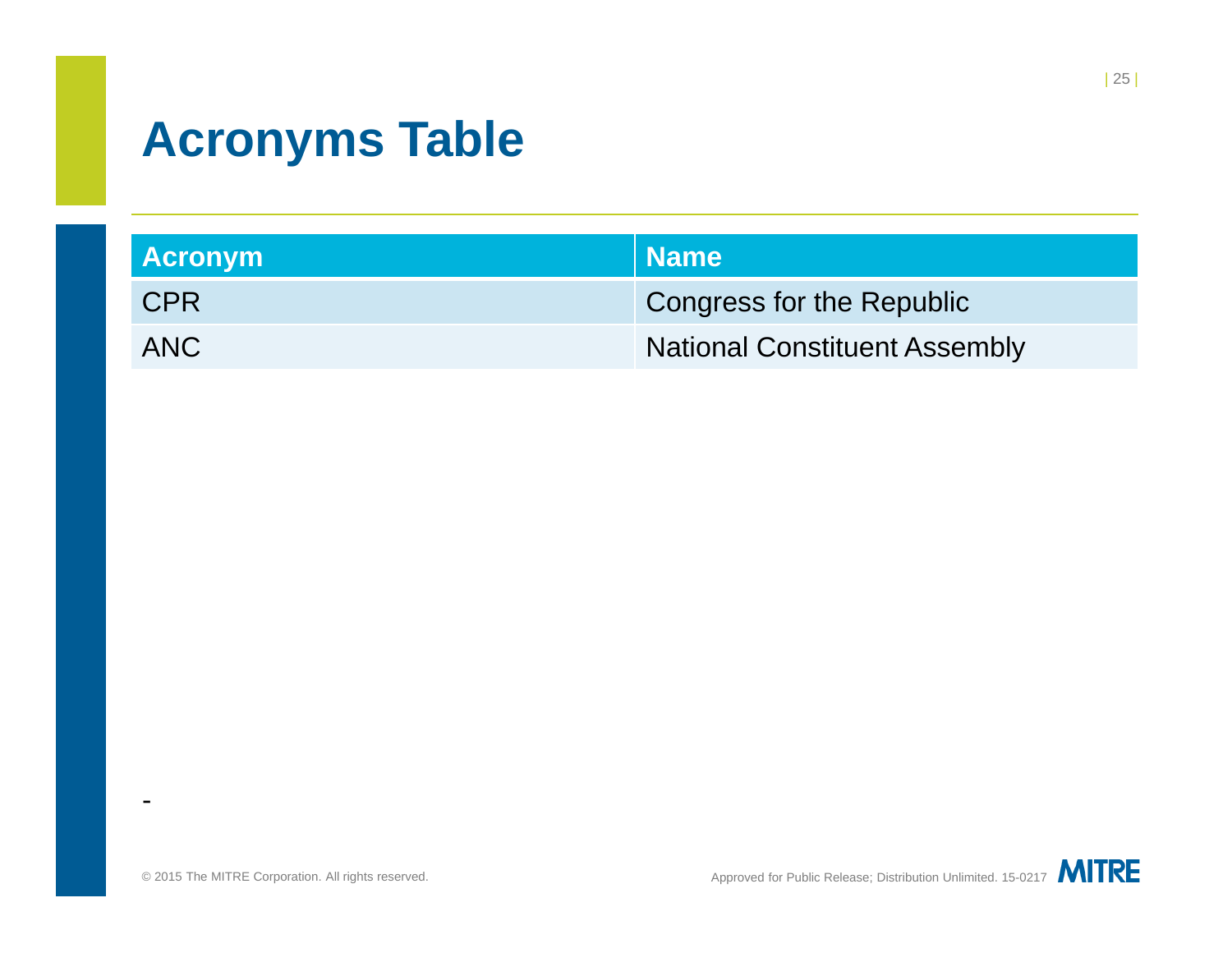#### **References**

- L Day, D.; Boiney, J.; Ubaldino, M.; Brown, T. (2012). "Multi-Channel Sentiment Analysis." 2nd International Conference on Cross-Cultural Decision Making: Focus 2012, San Francisco, California, July 2012.
- $\mathcal{L}_{\mathcal{A}}$  Hermsmeyer, G. A. (2010). Institutionalizing Security Sector Reform: Options for U.S. Government. United States Institute of Peace (USIP) Special Report 255.
- $\mathcal{C}$  Maharg, S. and Arnusch, A. (2010)Security Sector Reform: A Case Study Approach to Transition and Capacity Building.
- $\mathcal{L}_{\mathcal{A}}$  Mathieu, J.; Fulk, M.; Lorber, M.; Klein, G. & Costa, B. (2012). Social Radar Workflows, Dashboards and Environments. The MITRE Corporation.
- $\mathcal{C}$ Maybury, M. Social Radar for Smart Power. The MITRE Corporation.
- г Maybury, M. (2010). Social Sensing. Human Social and Behavioral Modeling Program, Summer Issue 9.
- L Sedra, M. (2011). Security Sector Transformation in the North Africa and the Middle East. United States Institute of Peace (USIP) Special Report 296.
- $\overline{\phantom{a}}$  Servi, L. and Beth Elson, S. (2012). A Mathematical Approach to Identifying and Forecasting Shift in the Mood of Social Media Users. The MITRE Corporation.
- $\mathcal{C}$  Schroeder, U. C. (2010). Measuring Security Sector Governance – A Guide to Relevant Indicators. Geneva Centre for the Democratic Control of the Armed Forces (DCAF) Occasional Paper – No 20.
- United States Agency for International Development (USAID) (2010). Interagency Security Sector Assessment Framework: Guidance for the U.S. Government.
- $\mathcal{L}_{\mathcal{A}}$  United States Agency for International Development, U.S. Department of Defense and U.S. Department of State (2009). Security Sector Reform.